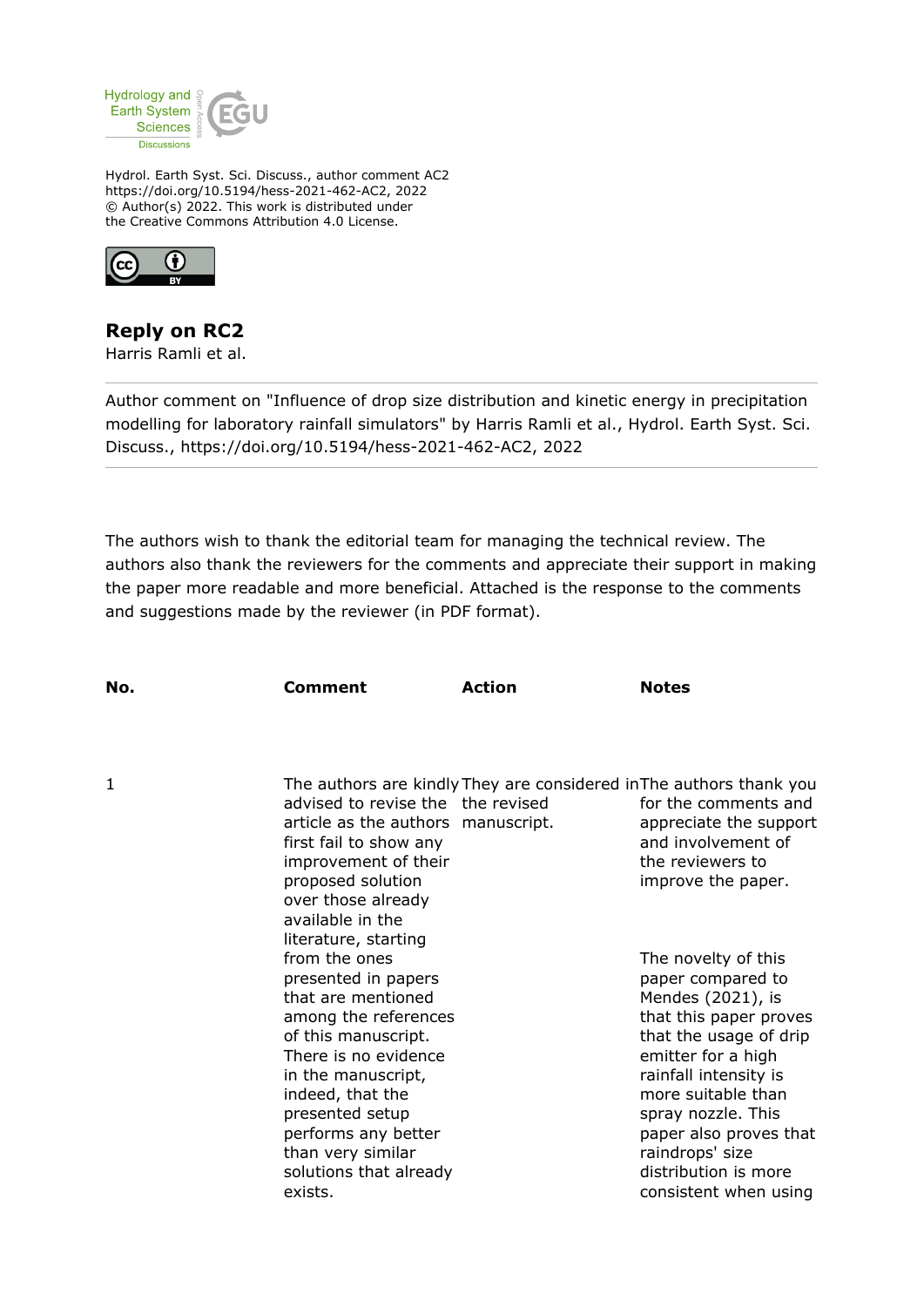drip emitter. This can be seen from consistent median value in the normal distribution of  $D_{50}$ . This paper also proves that the collection area is important in rainfall simulator selection (drip emitter vs. spray nozzle).

reported in the conclusions do not reflect results of the present manuscript

2 The main comments Terminal velocity is calculated based on the equation  $(3)$  – Text in abstract needs to change from monitored to calculated

> RC2: the main comments reported in the conclusions do not reflect results of the present manuscript (e.g., no calibration exercise is described in the text, no validation with real rainfall characteristics is provided, etc.). General statements about the dependence of the drop size distribution and the kinetic energy of the raindrops on the rainfall intensity are declared as results of the present study, while obviously they are not.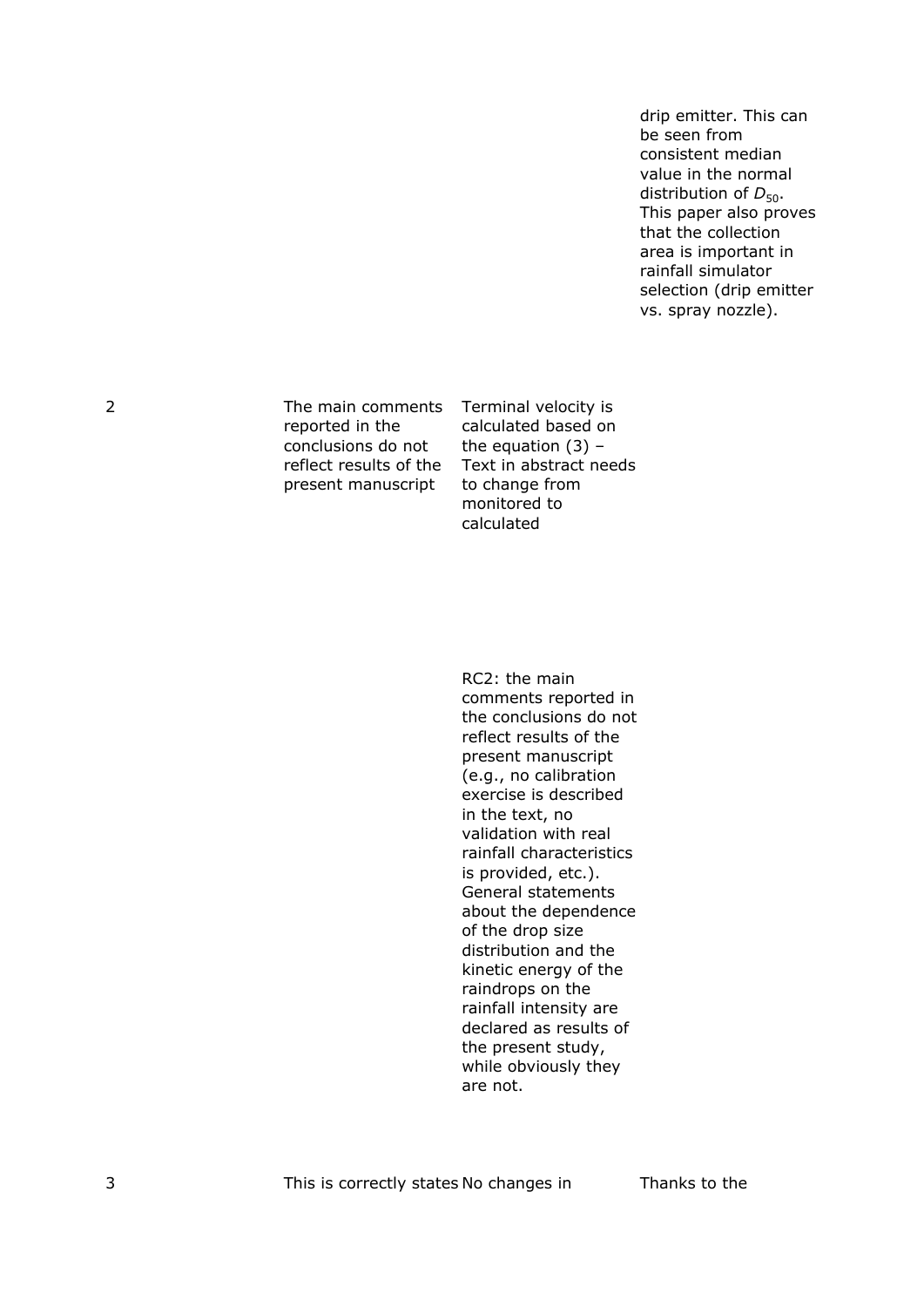as a requirement but manuscript not demonstrated in the manuscript.

reviewer for this comment. The main novelty of our paper is that we prioritise improving the simulated rainfall droplet size distribution, as this is something that other researchers can effectively replicate in comparison to the fall velocity parameter.

"Surely, simulated rainfall should made to be as close to natural rainfall as possible, especially on droplets' fall velocity and size distribution."

4 Correction of the terminology "…intensity of the raindrop…"

Regarding this comment, the author reviewer for this had changed "raindrop" to "rainfall".

Thanks to the comment and suggestion.

5 This is not demonstrate in the manuscript.

Regarding to this comment, the author reviewer for this adds more detailed information on this sentence to give a clearer view, where the sentences has been modified to:

Thanks to the comment and suggestion.

"…capable of producing droplet characteristics identical to natural rainfall."

> "…capable of producing droplet characteristics identical to those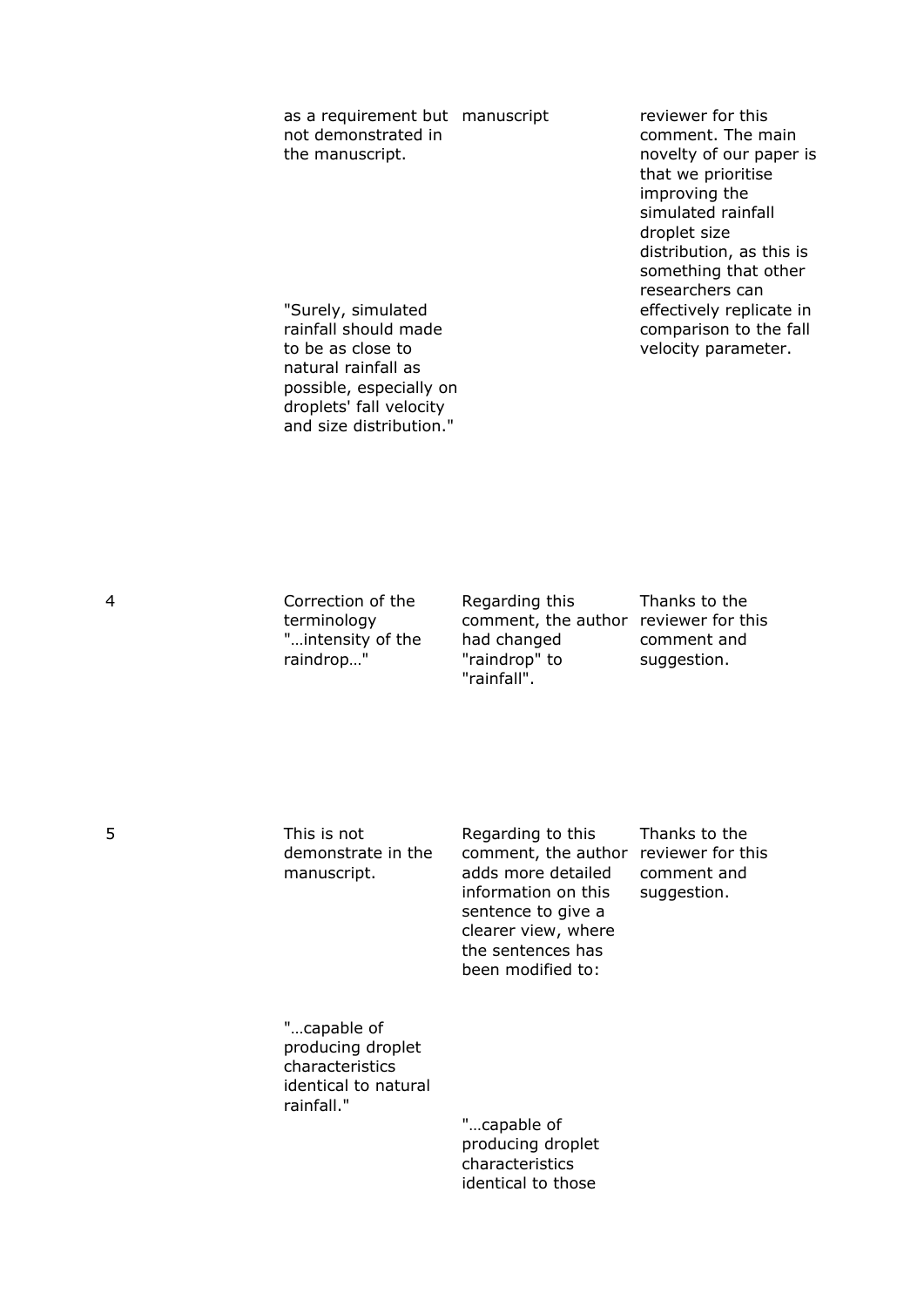found in natural rainfall from a drop size distribution perspective."

6 Correction of the terminology.

Regarding this comment, the author reviewer for this changed "spray" to "nozzle".

Thanks to the comment and suggestion.

"The pipe diameter is 2 cm while the spray diameter is 4 mm."

7 It is also important to No changes in note that high rainfall manuscript intensities degrade the quality of measurements using the disdrometers or imaging techniques, due to background noise (Mendes et al., 2021).

Thanks to the reviewer for this comment and suggestion. This sentence intends to emphasise that this study, like Mendes et al. 2021, is not suitable for using disdrometers due to the high rainfall intensity (40 mm/hr to 80 mm/hr).

| 8 | Was this calibrated in Regarding this                     | Thanks to the          |
|---|-----------------------------------------------------------|------------------------|
|   | some way or is it a comment, the author reviewer for this |                        |
|   | literature result? $D_d$ = omitted the                    | comment and            |
|   | 14.56 $M_f^{0.354}$ and $D_d$ sentences:                  | suggestion. The        |
|   | $(mm) = 0.985D_f$                                         | sentences are omitted  |
|   | $\text{(mm)}^{1.02}$                                      | because the formula is |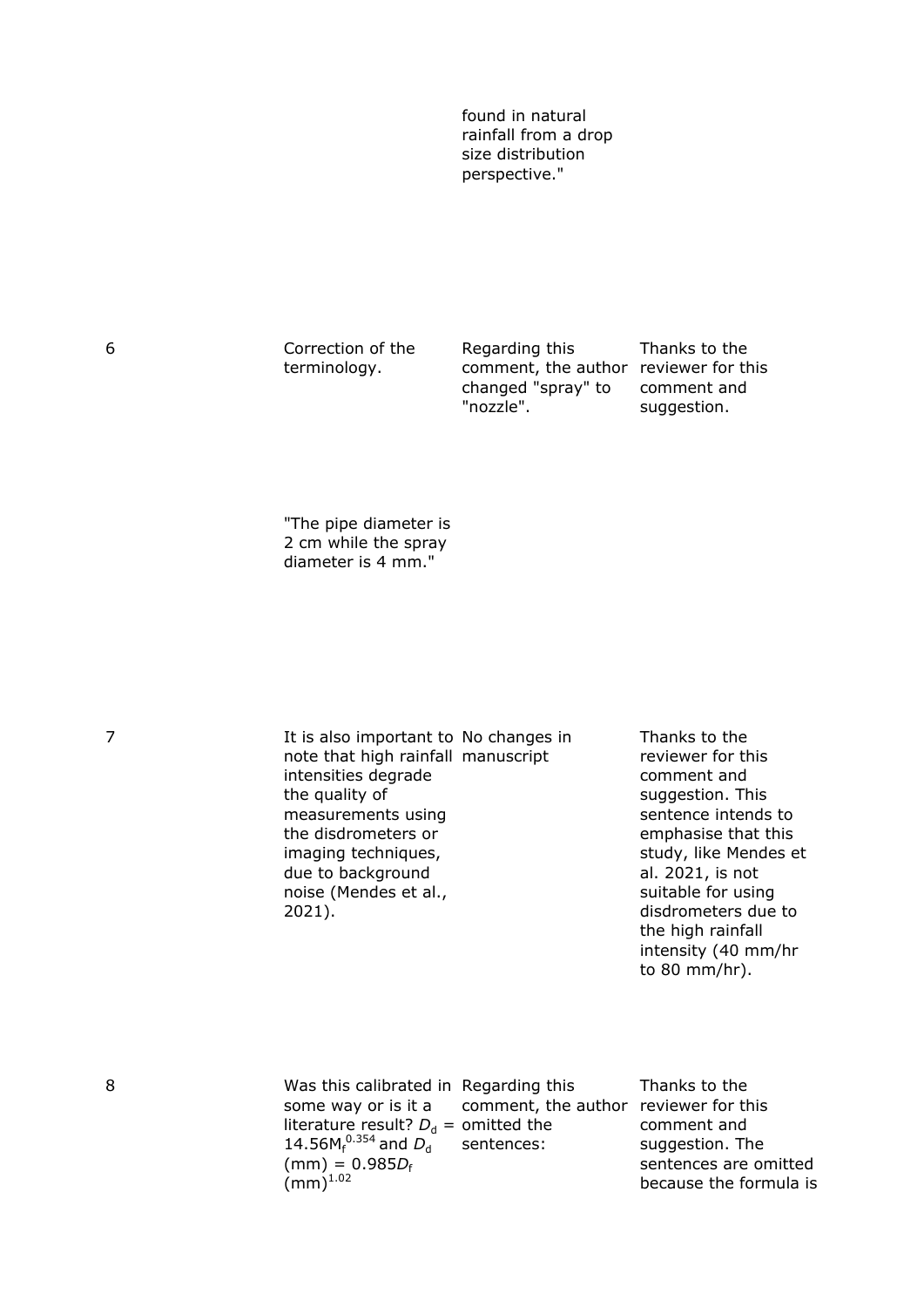|   |                                                                           | The relationship<br>between the diameter drop diameter is<br>of the drop, $D_{d}$ (in<br>mm), and the mass of result shows a<br>the flour ball, $M_f$ (in<br>mg), is $D_d =$<br>14.56 $M_f^{0.354}$ ,<br>respectively. To<br>estimate the drop<br>diameter as a function<br>of the flour ball<br>diameter $D_d$ (mm) =<br>0.985 $D_f$ (mm) <sup>1.02</sup> , the<br>diameter of flour balls<br>can be considered<br>practically equivalent<br>to that of the drops. | a literature result<br>based on Navas et al.,<br>1990. In our case, we<br>might not need to use<br>the formula since the<br>measured, and the<br>consistent median<br>value in the normal<br>distribution of $D_{50}$ . |
|---|---------------------------------------------------------------------------|---------------------------------------------------------------------------------------------------------------------------------------------------------------------------------------------------------------------------------------------------------------------------------------------------------------------------------------------------------------------------------------------------------------------------------------------------------------------|-------------------------------------------------------------------------------------------------------------------------------------------------------------------------------------------------------------------------|
| 9 | No measurements of<br>fall velocity and<br>kinetic energy are<br>reported | Regarding this<br>comment, the author reviewer for this<br>change the typo $"I$<br>= Rainfall Intensity,"<br>to the $Y =$ Rainfall<br>Intensity." and<br>missing words added<br>to the sentences:                                                                                                                                                                                                                                                                   | Thanks to the<br>comment and<br>suggestion.                                                                                                                                                                             |
|   |                                                                           | $I =$ Rainfall Intensity.<br>Kinetic energy can<br>also be measured<br>from the physical<br>properties of<br>simulated rainfall:<br>raindrop size, fall<br>velocity and drop size<br>distribution.                                                                                                                                                                                                                                                                  |                                                                                                                                                                                                                         |

10 Why is this different from Eq. 3 used above ? Regarding this comment, the Equation is same as

Thanks to the reviewer for this comment and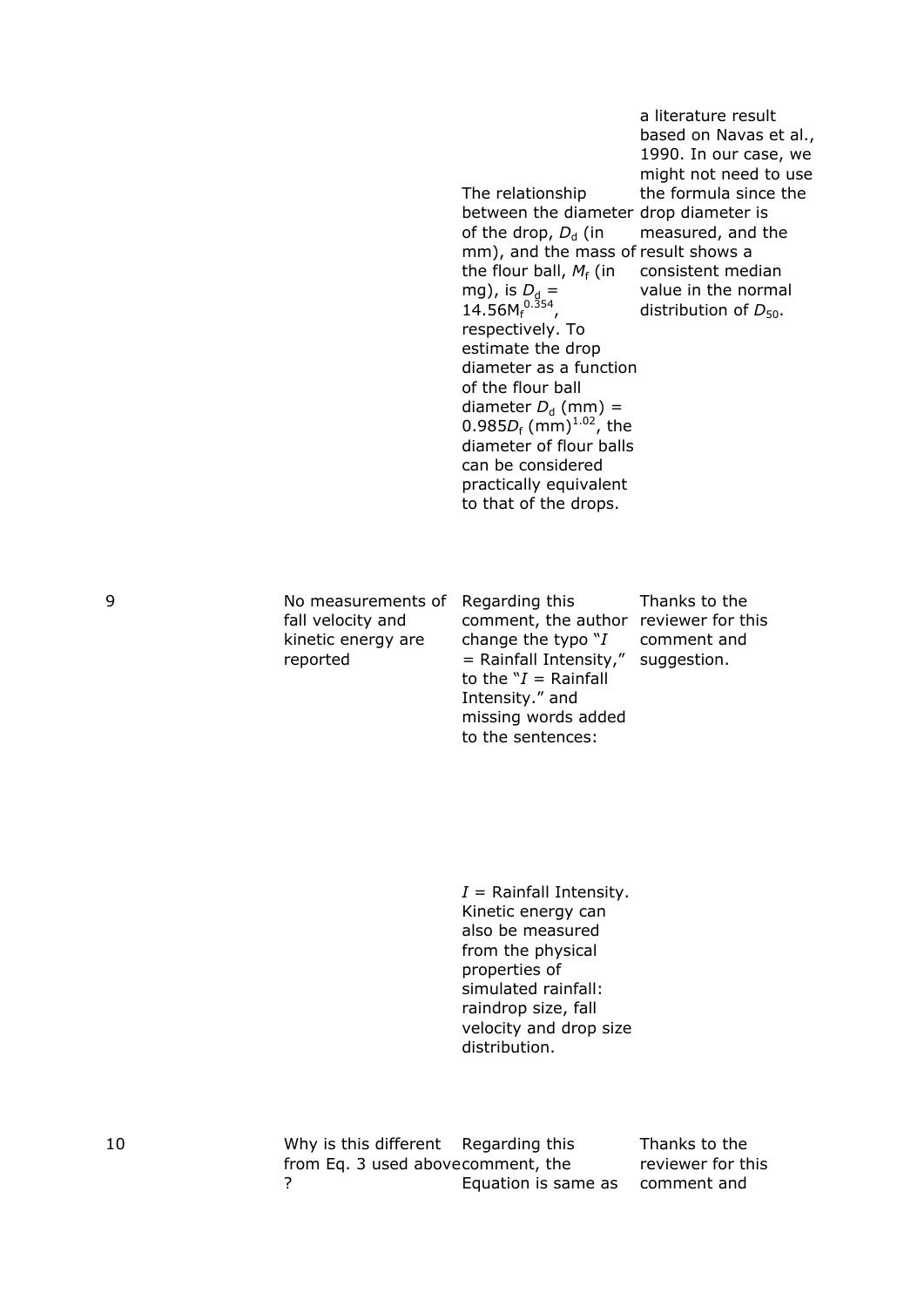the Eq.3 suggestion.

11 Could not see any calibration exercise described in this paper. What is the meaning of "calibrated" here ?

Regarding this comment, the author reviewer for this added a paragraph on comment and rainfall simulator calibration to provide a more clear view:

Thanks to the suggestion.

The rainfall simulator was calibrated in terms of rainfall intensity to achieve reproducible and consistent rainfall characteristics. Throughout the calibration and experiment, any element that may affect the changes in wind flow, such as an air conditioner or fan, is controlled to ensure that the raindrop falls vertically within the effective test area. The calibrating process was split into two parts. The first step measured the rainfall intensity and spatial rainfall distribution on the designated surface. To obtain high-resolution datasets, 100 cylindrical rainfall collectors are positioned on an area of 80 cm x 80 cm under the drip used. Each collector was weighed to determine the amount of rain collected after one hour of simulated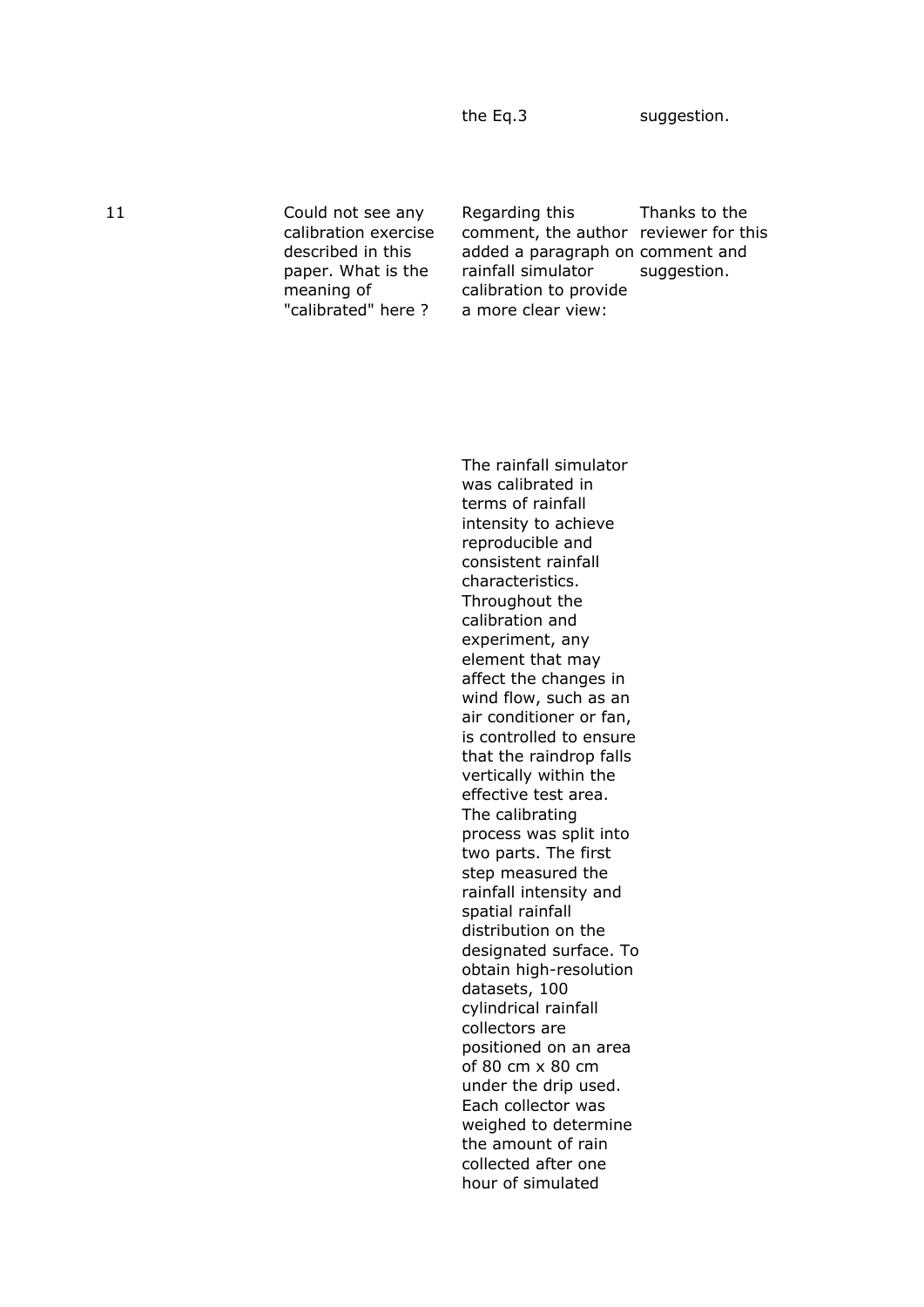rainfall. Based on the observations, no droplet crosses the cylindrical during the calibration and all land directly on the cylindrical beneath the drip. This initial calibration step ensures that each nozzle produces an equal amount of rainfall. A second step involved using a single large, plot-sized collection to determine net rainfall intensities. The volumetric method of flow measurement was utilised to calibrate the simulated real intensity. Two laboratory steel trays with top dimensions of 80cm x 80cm x 10cm and bottom dimensions of 100cm x 100cm x 8cm were used for volume control and placed beneath drip systems. The different heights of the top and bottom are merely a coincidence due to the laboratory's available tray. The primary technical requirement is that the central collection tray (small) must fit within the dimensions of the designed test area and be tall enough to collect the intended rainfall intensity (in this work, the maximum is 80 mm/h.), whereas the secondary collection tray must be larger than the effective test area. Collector boxes were placed in a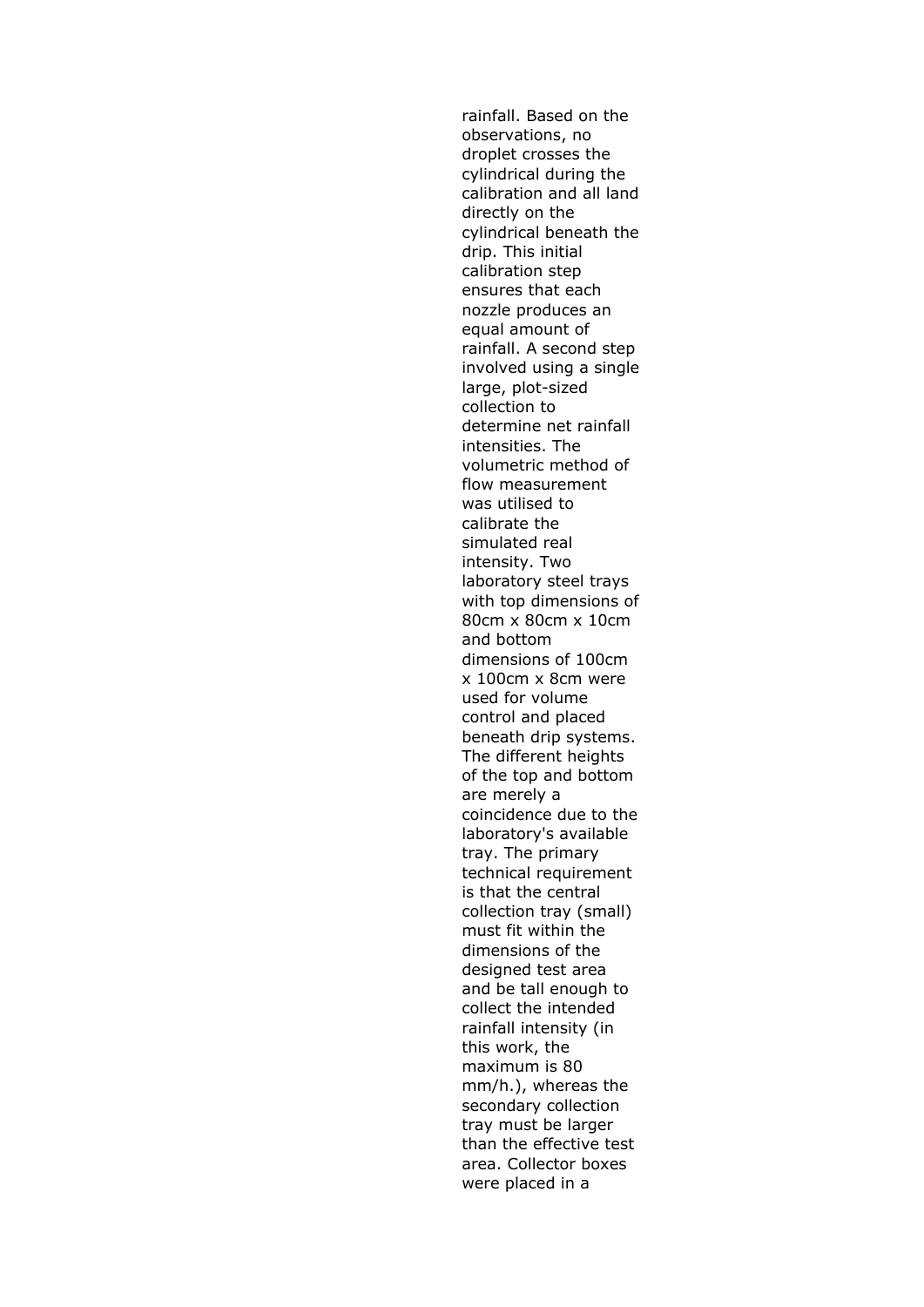central location (in relation to the drip location) and collected the precipitated volume at a set pressure. The volume of precipitated water was determined using a measuring cylinder. A ruler was used to measure the water level, and then the precipitation volume collected was recorded. No raindrops landed on the large bottom tray during the second calibration stage based on the observations. This demonstrates that the raindrop area's uniformity is reproducible.

12 Repeated sentence Regarding this comment, the author reviewer for this omitted a sentence to comment and avoid repetition in conclusion: Thanks to the suggestion.

> The drop size distributions were obtained by using a flour pellet methodology, described by Kathiravelu et.al (2016).

13 This was not demonstrated in the comment, the author reviewer for this paper. Regarding this added a sentence to comment and

Thanks to the